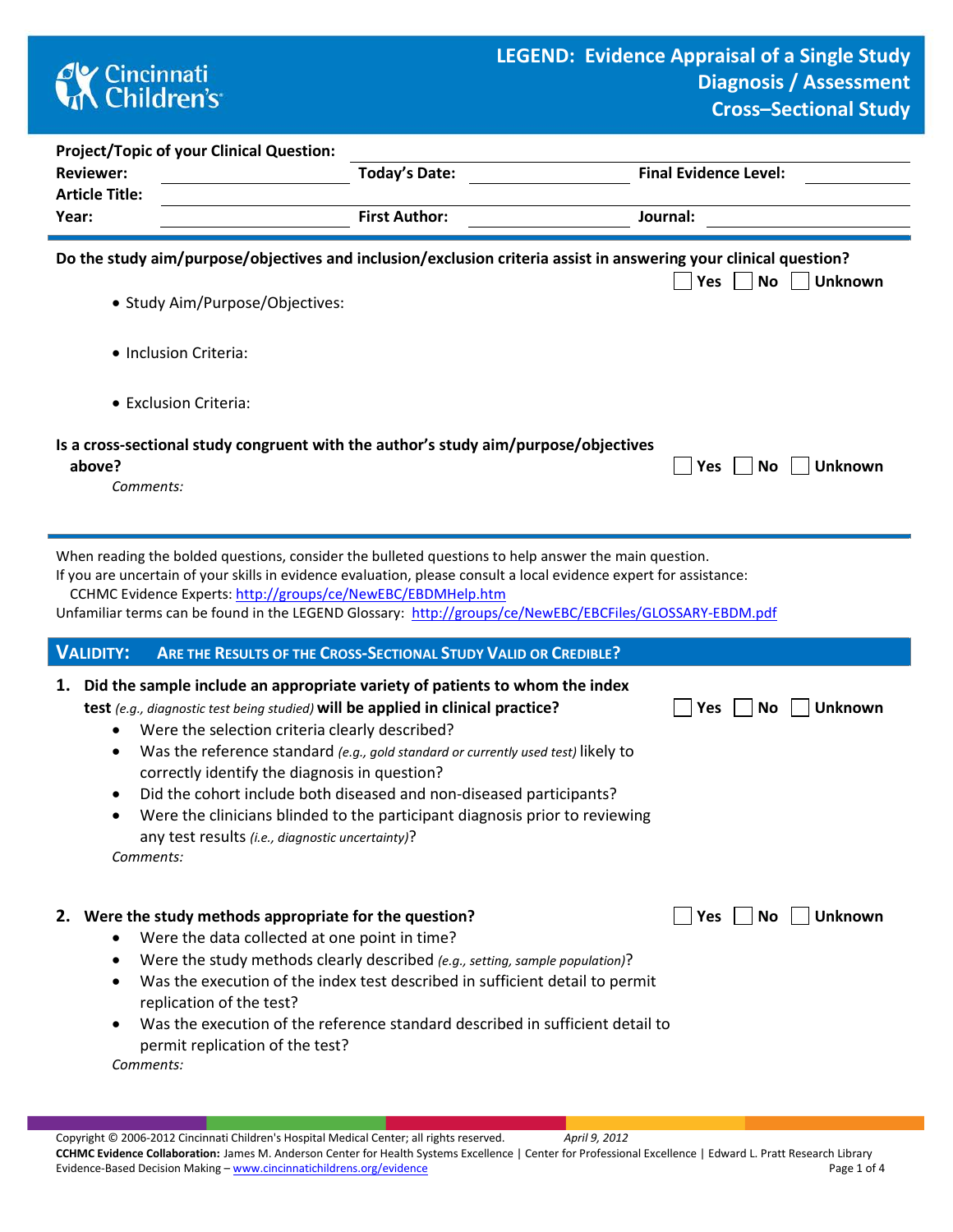|    | <b>C</b> Cincinnati<br><b>Children's</b>                                                                                                                                                                                                                                           | <b>LEGEND: Evidence Appraisal of a Single Study</b> |            |           | <b>Diagnosis / Assessment</b><br><b>Cross-Sectional Study</b> |
|----|------------------------------------------------------------------------------------------------------------------------------------------------------------------------------------------------------------------------------------------------------------------------------------|-----------------------------------------------------|------------|-----------|---------------------------------------------------------------|
|    | 3. Were all appropriate variables (e.g., potential confounders, predictors) clearly described?<br>Comments:                                                                                                                                                                        |                                                     | Yes        | <b>No</b> | <b>Unknown</b>                                                |
|    | 4. Was there an independent, blind comparison with a reference standard?<br>Did all participants receive verification of diagnosis using the same reference<br>standard, regardless of the index test result?<br>Comments:                                                         |                                                     | <b>Yes</b> | No        | <b>Unknown</b>                                                |
|    | 5. Were the index test and reference standard tested simultaneously or in a short<br>period of time, such that you are reasonably sure that the target condition<br>did not change between tests?<br>Comments:                                                                     |                                                     | Yes        | No        | <b>Unknown</b>                                                |
|    | 6. Were all participants accounted for at the conclusion of the study?<br>Were withdrawals from the study explained?<br>Was the rate of attrition acceptable?<br>Comments:                                                                                                         |                                                     | <b>Yes</b> | No.       | Unknown                                                       |
|    | 7. Was there freedom from conflict of interest?<br>Sponsor/Funding Agency or Investigators<br>Comments:                                                                                                                                                                            |                                                     | Yes        | Νo        | <b>Unknown</b>                                                |
|    | <b>ARE THESE VALID STUDY RESULTS IMPORTANT?</b><br><b>RELIABILITY:</b>                                                                                                                                                                                                             |                                                     |            |           |                                                               |
|    | 8. Were the statistical analysis methods appropriate?<br>Were the statistical analysis methods clearly described?<br>Comments:                                                                                                                                                     |                                                     | Yes        | No.       | <b>Unknown</b>                                                |
| 9. | Did the study have a sufficiently large sample size?<br>Was a power analysis described?<br>Did the sample size achieve or exceed that resulting from the power analysis?<br>Did each subgroup also have sufficient sample size (e.g., at least 6 to 12 participants)?<br>Comments: |                                                     | Yes        | No        | <b>Unknown</b>                                                |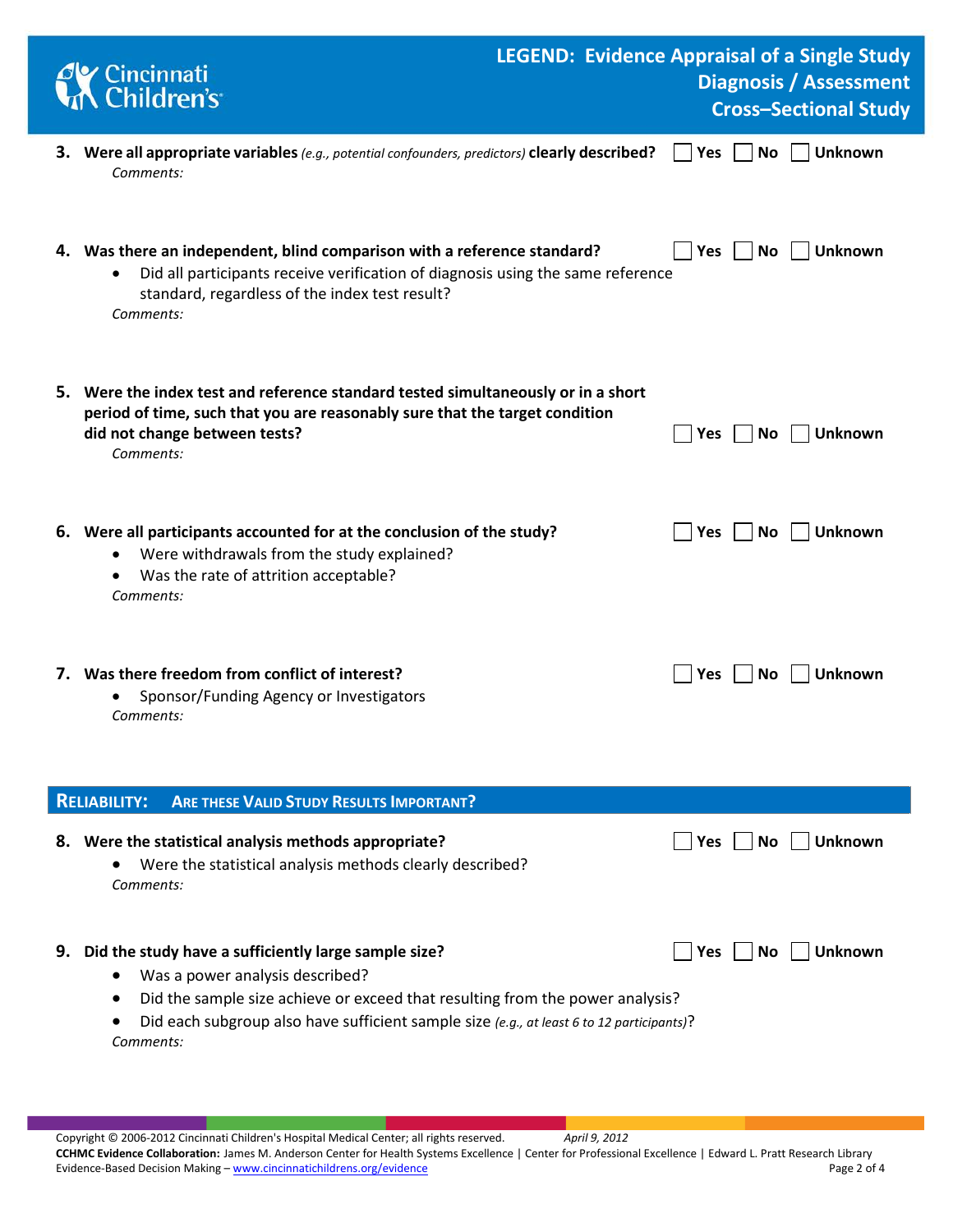

- **10. What are the main results of the study?** *(e.g., Helpful data: Page #, Table #, Figures, Graphs)*
	- What was the effect size? *(e.g., Diagnostic Accuracy – Sensitivity/Specificity, Likelihood Ratios, Limits of Agreement, Patient data to calculate these)*
	- What were the measures of statistical uncertainty *(e.g., precision)*? *(Were the results presented with Confidence Intervals or Standard Deviations?)*

| 11. Were the index test results and the reference standard results interpreted                 | <b>Unknown</b>               |
|------------------------------------------------------------------------------------------------|------------------------------|
| <b>independently</b> (without knowledge of the results of the other test)?                     | Yes                          |
| Comments:                                                                                      | No.                          |
| 12. Were the same clinical data available when test results were interpreted as                | Yes                          |
| would be available when the test is used in practice?                                          | No.                          |
| Comments:                                                                                      | <b>Unknown</b>               |
| 13. Were all test results reported, including uninterpretable or intermediate test<br>results? | <b>Yes</b><br>Unknown<br>No. |

*Comments:* 

| <b>APPLICABILITY: CAN I APPLY THESE VALID, IMPORTANT STUDY RESULTS TO TREATING MY PATIENTS?</b>                                                                                                                                                                                                                                                          |                                |  |  |
|----------------------------------------------------------------------------------------------------------------------------------------------------------------------------------------------------------------------------------------------------------------------------------------------------------------------------------------------------------|--------------------------------|--|--|
| 14. Can the results be applied to my population of interest?<br>• Is the diagnostic test feasible in my care setting?<br>• Is the setting of the study applicable to my population of interest?<br>• Are the likely benefits worth the potential harm and costs?<br>• Were the patients in this study similar to my population of interest?<br>Comments: | Unknown<br><b>Yes</b><br>No.   |  |  |
| 15. Are my patient's and family's values and preferences satisfied by the use of the<br>diagnostic test?<br>Comments:                                                                                                                                                                                                                                    | <b>Unknown</b><br>Yes<br>No.   |  |  |
| 16. Would you include this study/article in development of a care recommendation?<br>Comments:                                                                                                                                                                                                                                                           | No.<br><b>Unknown</b><br>Yes l |  |  |